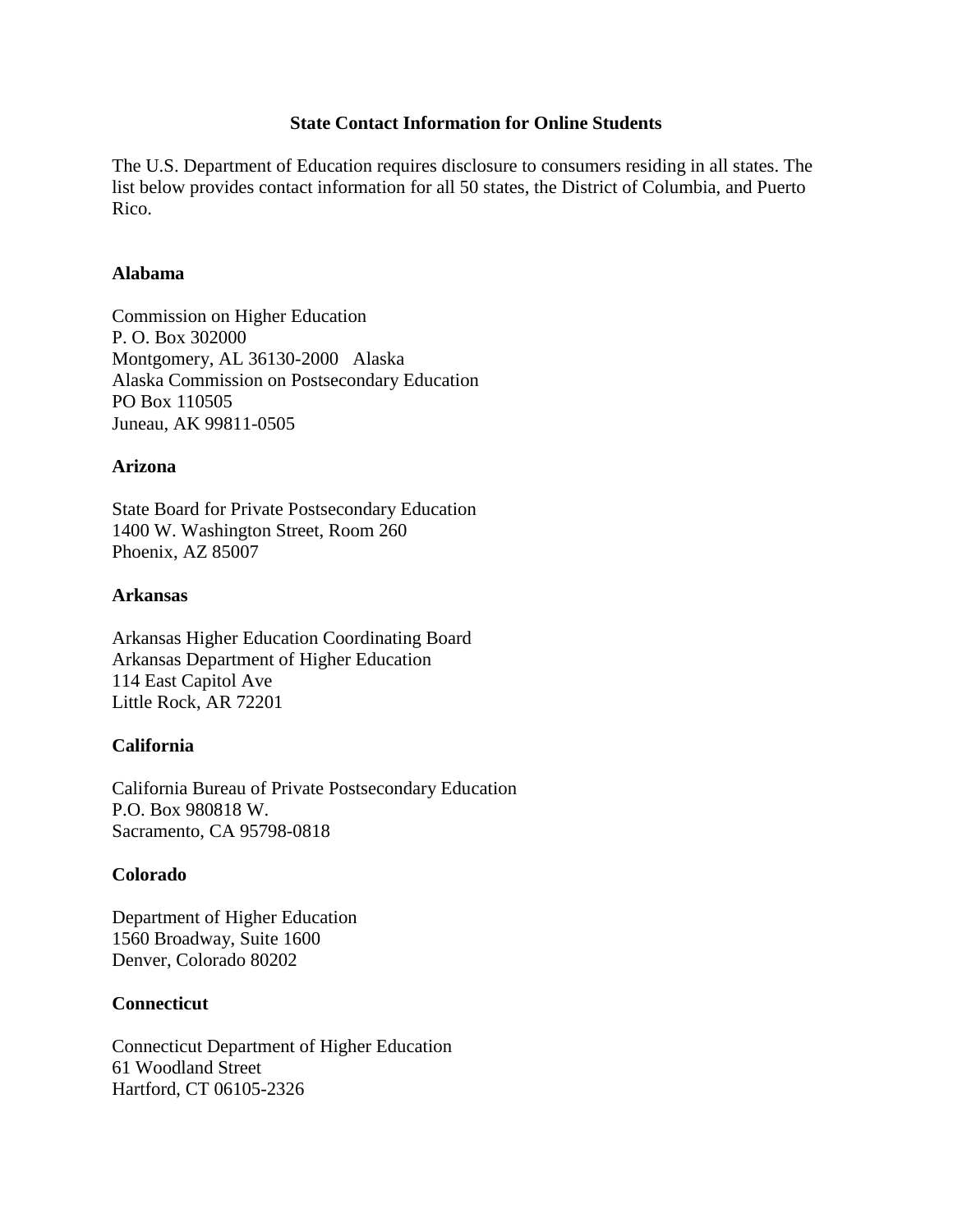# **Delaware**

Higher Education Office Carvel State Office Building, 5th Floor 820 N. French Street Wilmington, DE 19801-3509

## **District of Columbia**

District of Columbia Office of the State Superintendent of Education Education Licensure Commission 810 First Street, NE 9th Floor Washington, DC 20002

# **Florida**

Florida Commission on Independent Education 325 W. Gaines Street, Suite 1414 Tallahassee, FL 32399-0400

# **Georgia**

Georgia Nonpublic Postsecondary Education Commission 2082 E Exchange Pl. #220 Tucker, GA 30084-5334

# **Hawaii**

Hawaii State Board of Education P.O. Box 2360 Honolulu, Hawaii 96804

## **Idaho**

Idaho State Board of Education Attn: State Coordinator for Private Colleges and Proprietary Schools 650 West State Street P.O. Box 83720 Boise, ID 83720-0037

## **Illinois**

Illinois Board of Higher Education 431 East Adams, 2nd Floor Springfield, Illinois 62701-1404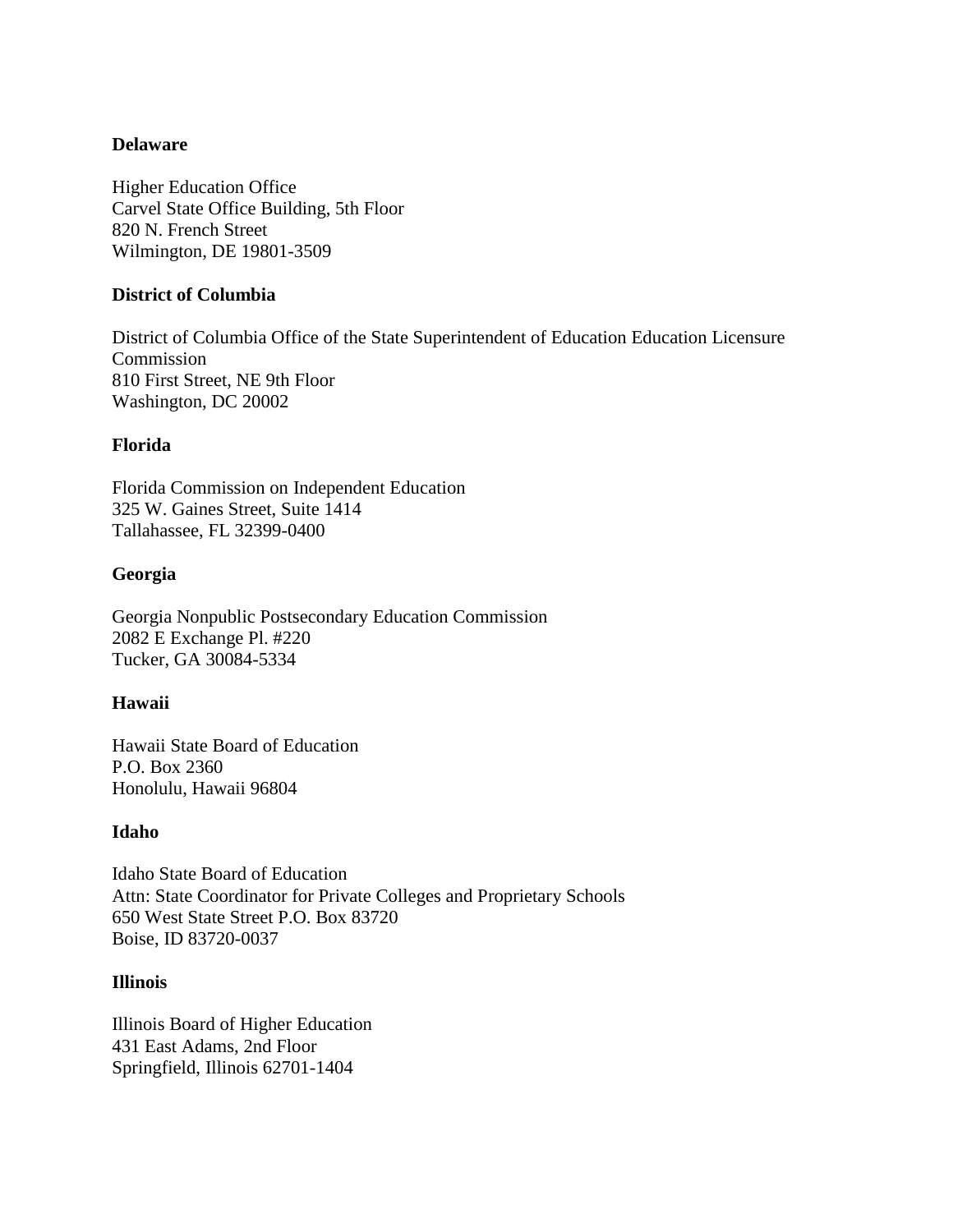#### **Indiana**

Indiana Commission on Proprietary Education Attn: Director of Regulatory Compliance 302 W Washington Street, Room E201 Indianapolis IN 46204

#### **Iowa**

Iowa Student Aid Commission 603 E. 12th Street, 5th Floor Des Moines, IA 50319

#### **Kansas**

Kansas Board of Regents 1000 SW Jackson Street, Suite 520 Topeka, KS 66612-1368

# **Kentucky**

Kentucky Council on Postsecondary Education 1024 Capital Center Dr #320 Frankfort, KY 40601-7512

## **Louisiana**

Louisiana Board of Regents P.O. Box 3677 Baton Rouge, LA 70821-3677

## **Maine**

Maine Department of Education Complaint Investigator 23 State House Station Augusta, ME 04333-0023

## **Maryland**

Maryland Higher Education Commission 6 North Liberty St., 10th floor Baltimore, MD 21201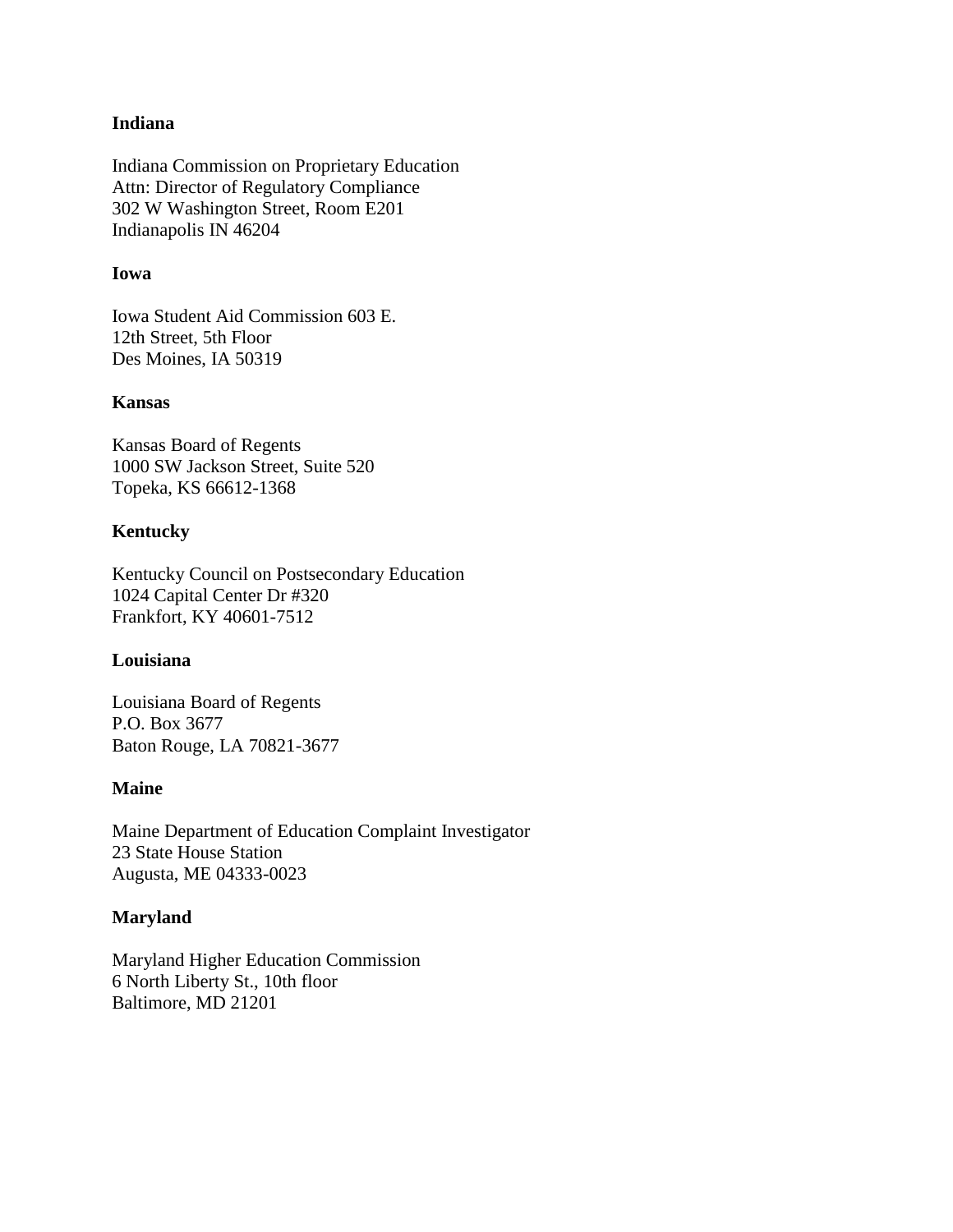#### **Massachusetts**

Massachusetts Board of Higher Education One Ashburton Place, Room 1401 Boston, MA 02108

# **Michigan**

Michigan Department of Labor & Economic Growth Office of Postsecondary Services Proprietary School Unit Staff 201 N. Washington Sq. Lansing, MI 48913

## **Minnesota**

Minnesota Office of Higher Education 1450 Energy Park Drive, Suite 350 St. Paul, MN 55108-5227

## **Mississippi**

Mississippi Commission on College Accreditation 3825 Ridgewood Road Jackson, MS 39211-6453

## **Missouri**

Missouri Department of Higher Education 205 Jefferson Street P.O. Box 1469 Jefferson City, MO 65102-1469

## **Montana**

Montana Board of Regents Office of Commissioner of Higher Education Montana University System 2500 Broadway Street PO Box 203201 Helena, MT 59620-3201

#### **Nebraska**

Nebraska Coordinating Commission for Postsecondary Education P.O. Box 95005 Lincoln, NE 68509-5005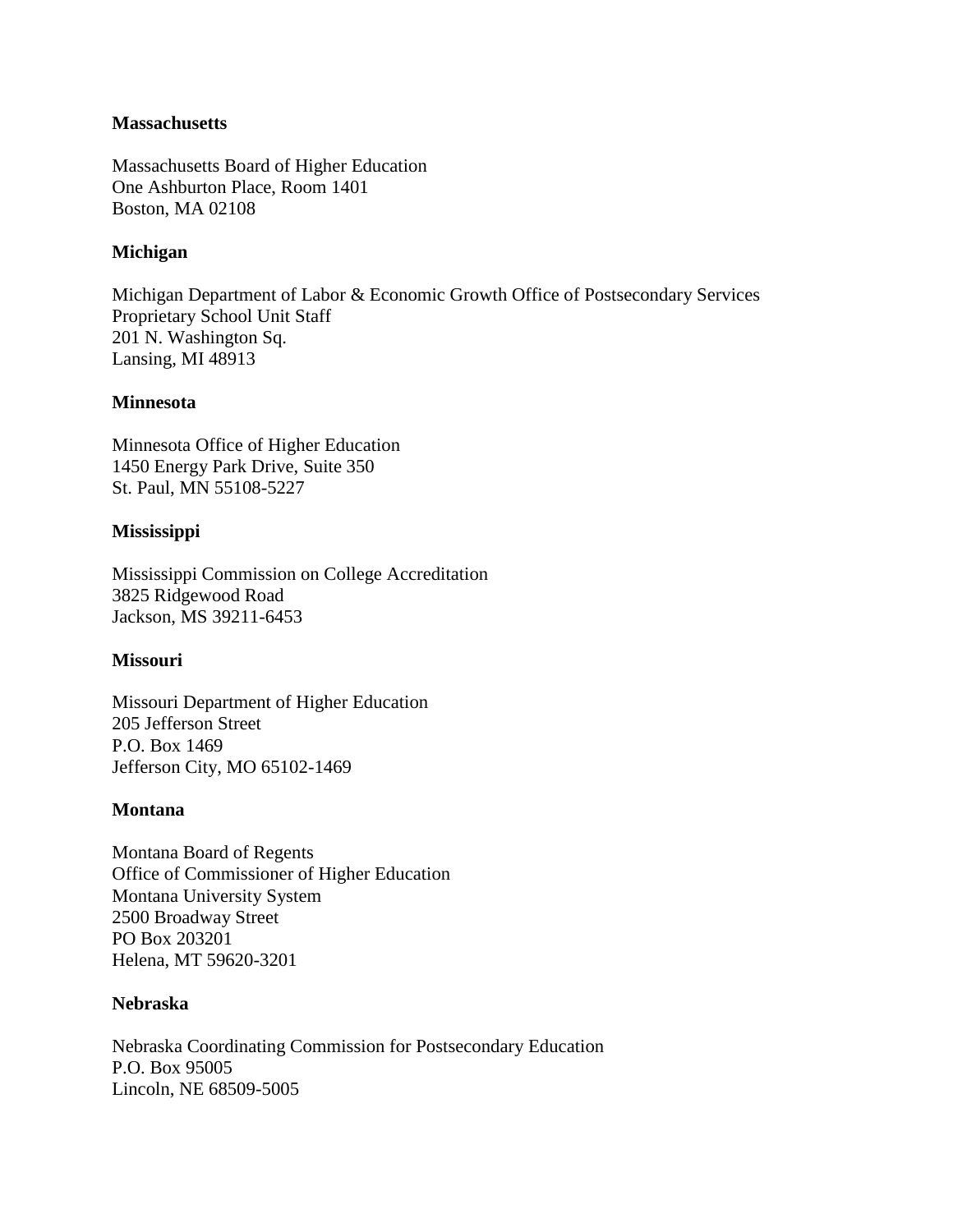#### **Nevada**

Nevada Commission on Postsecondary Education 3663 East Sunset Road, Suite 202 Las Vegas, Nevada 89120

#### **New Hampshire**

New Hampshire Postsecondary Education Commission 3 Barrell Court #300 Concord, NH 03301-8531

#### **New Jersey**

New Jersey Commission on Higher Education PO Box 542 Trenton, NJ 08625

#### **New Mexico**

New Mexico Higher Education Department 2048 Galisteo Santa Fe, NM 87505

## **New York**

New York Office of College and University Evaluation New York State Education Department 5 North Mezzanine Albany, NY 12234

## **North Carolina**

North Carolina Community College System Office of Proprietary Schools 200 West Jones Street Raleigh, North Carolina 27603

#### **North Dakota**

North Dakota Department of Career and Technical Education State Capitol – 15th Floor 600 E. Boulevard Ave. Dept. 270 Bismarck, ND 58505-0610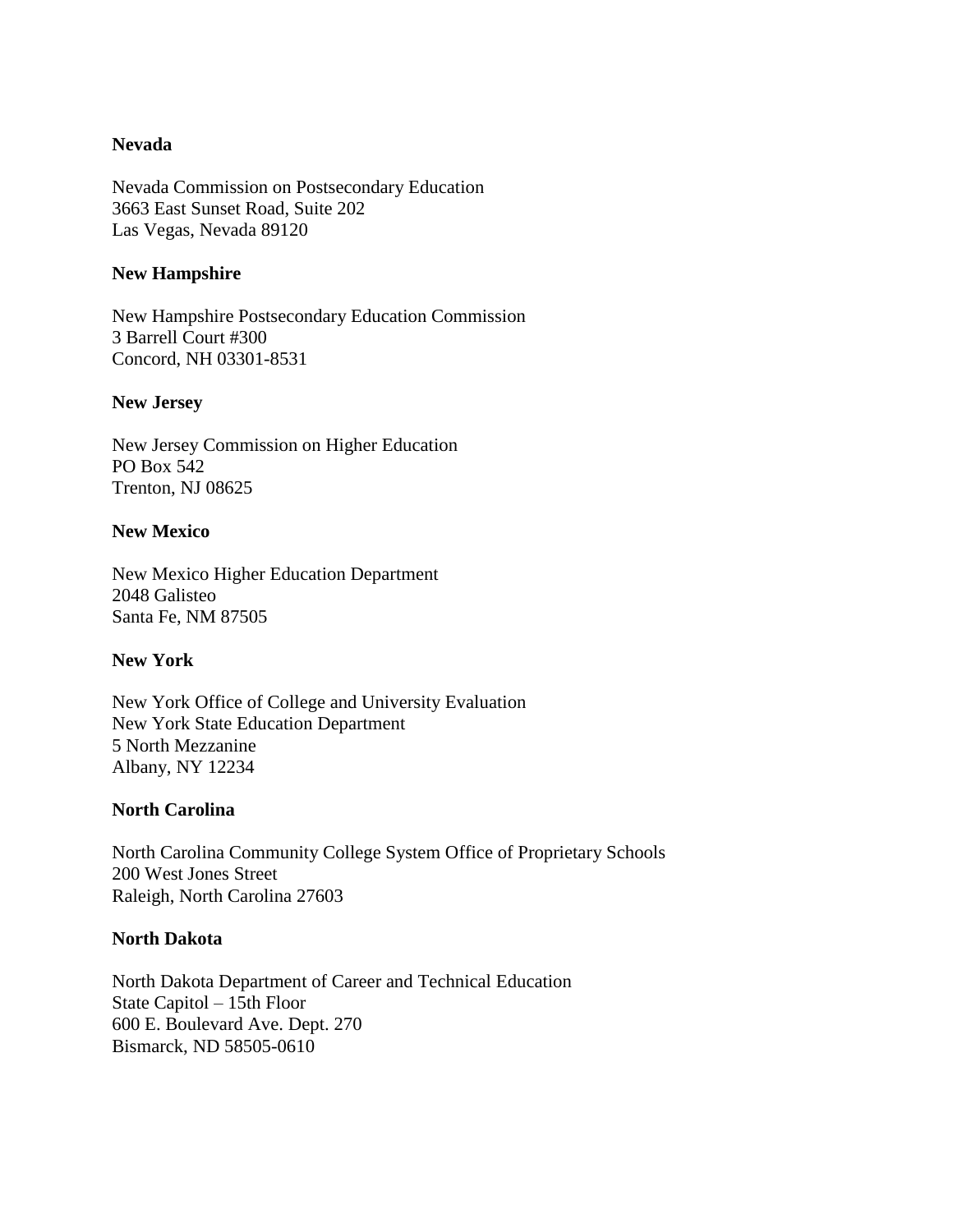#### **Ohio**

Ohio State Board of Career Colleges and Schools 35 East Gay Street, Suite 403 Columbus, OH 43215-3138

#### **Oklahoma**

Oklahoma State Regents for Higher Education 655 Research Parkway, Suite 200 Oklahoma City, OK 73104

#### **Oregon**

Oregon Office of Degree Authorization 1500 Valley River Drive Suite 100 Eugene, OR 97401

#### **Pennsylvania**

Pennsylvania Department of Education 333 Market Street Harrisburg, PA 17126-0333

## **Puerto Rico**

Puerto Rico Council on Higher Education PO Box 1900 San Juan, PR 00910-1900

## **Rhode Island**

Rhode Island Board of Governors for Higher Education Shepard Building 80 Washington Street Providence, RI 02903

#### **South Carolina**

South Carolina Commission on Higher Education 1333 Main Street, Suite 200 Columbia, SC 29201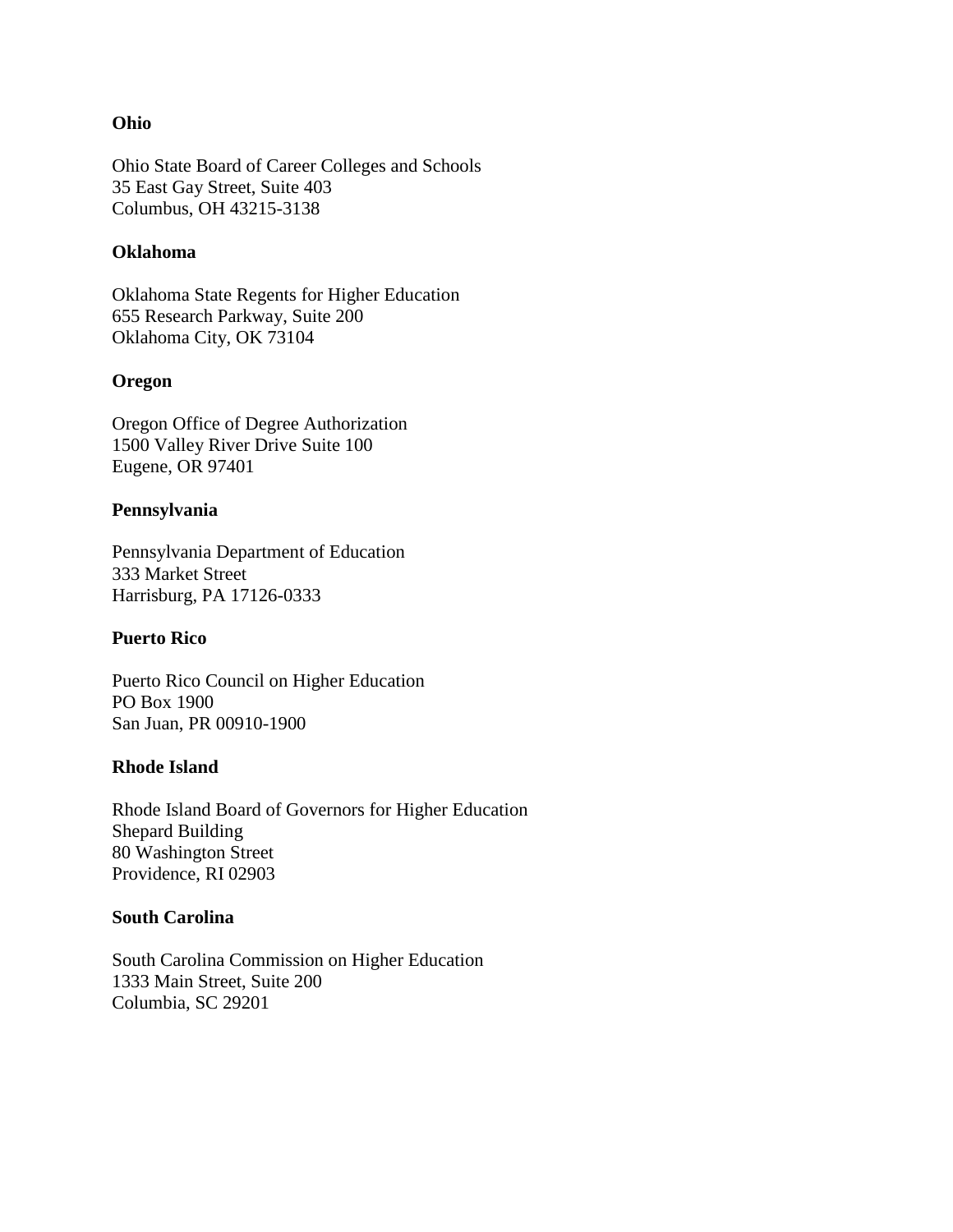#### **South Dakota**

South Dakota Board of Regents 306 E. Capitol Ave, Suite 200 Pierre, SD 57501-2545

#### **Tennessee**

Tennessee Higher Education Commission 404 James Robertson Parkway, Suite 1900 Nashville, TN 37243

#### **Texas**

Texas Workforce Commission Career Schools and Colleges – Room 226-T 101 East 15th Street Austin, Texas 78778-0001

#### **Utah**

Utah Division of Consumer Protection 160 East 300 South Salt Lake City, Utah 84111

#### **Vermont**

Vermont Department of Education State Board of Education 120 State Street Montpelier, VT 05620-2501

#### **Virginia**

State Council of Higher Education for Virginia 101 N. 14th Street James Monroe Building Richmond, VA 23219

#### **Washington**

Washington Higher Education Coordinating Board 917 Lakeridge Way PO Box 43430 Olympia, WA 98504-3430